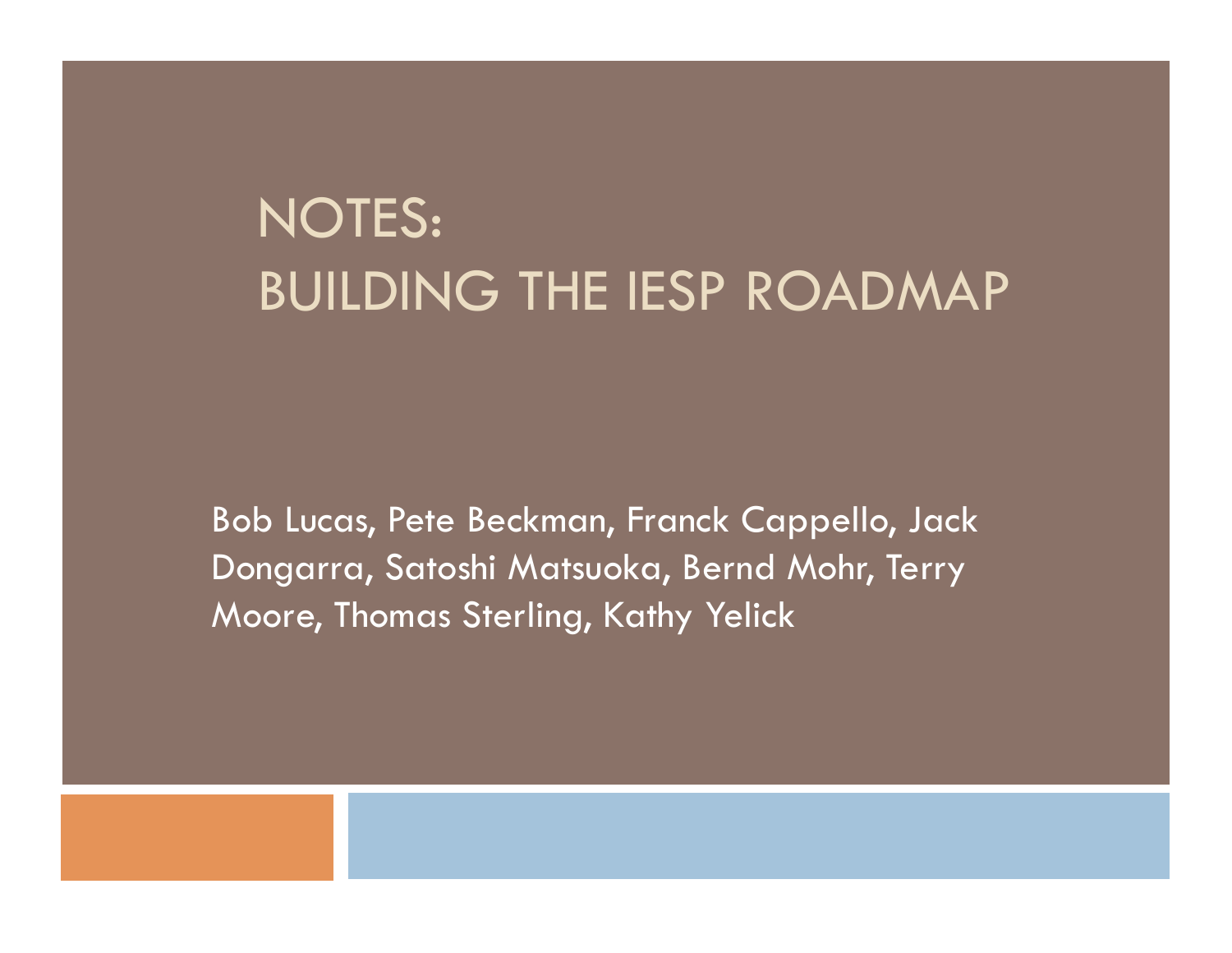### Purpose

- $\Box$  The IESP software roadmap is a planning instrument designed to enable the international HPC community to improve, coordinate and leverage their collective investments and development efforts.
- □ After we determine what needs to be accomplished, our task will be to construct the organizational structures suitable to accomplish the work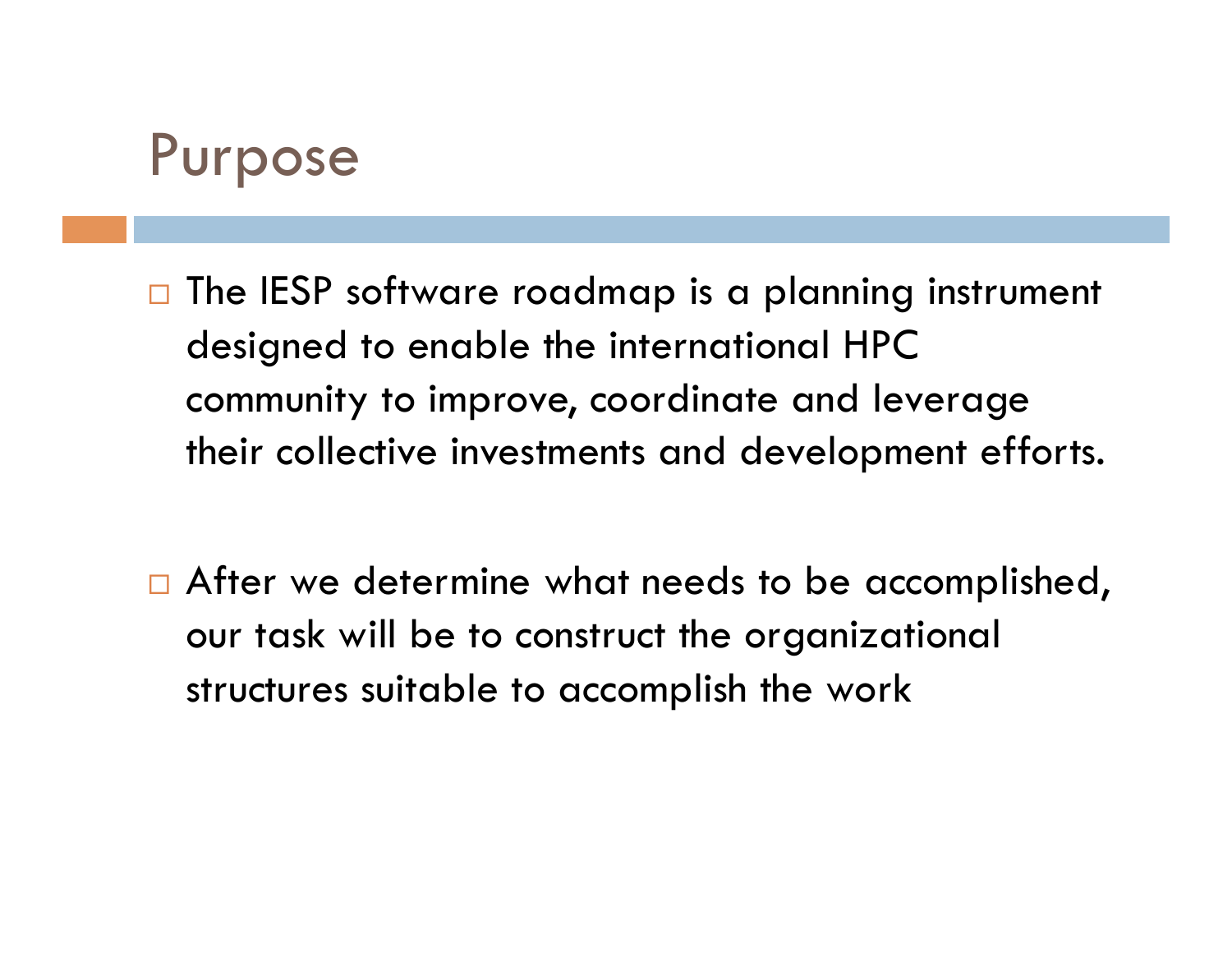Key Trends

### Requirements on X-Stack

- □ Increasing Concurrency
- Reliability Challenging
- **D** Power dominating designs
- $\Box$  Heterogeneity in a node
- $\Box$  I/O and Memory: ratios and breakthroughs
- **Programming models,** applications, and tools must address concurrency
- Software and tools must manage power directly
- □ Software must be resilient
- □ Software must address change to heterogeneous nodes
- □ Software must be optimized for new Memory ratios and need to solve parallel I/O bottleneck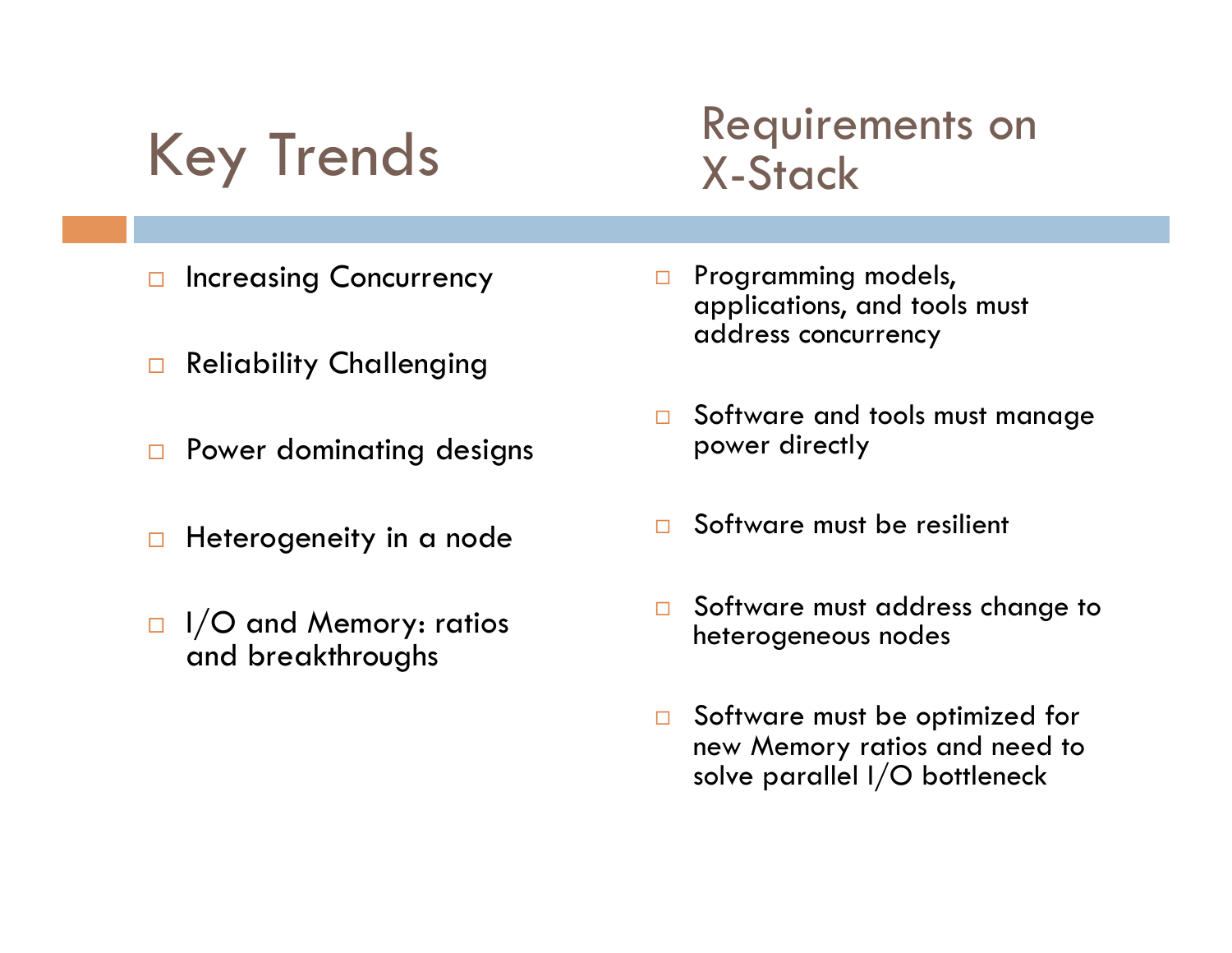# Four Goals for IESP

#### **Strategy for determining requirements**

 $\blacksquare$  clarity in scope is the issue



#### **Comprehensive software roadmap**

 $\Box$  goals, challenges, barriers and options

#### **Resource estimate and schedule**

#### **Fundamentals of Technology** Roadmapping

Marie L. Garcia Olin H. Bray **Strategic Business Development Department** Sandia National Laboratories P.O. Box 5800 Albuquerque, NM 87185-1378

mgarci@sandia.gov E-mail:  $(505) 843 - 4191$ Phone: FAX:  $(505) 843 - 4223$ 

ohbray@sandia.gov  $(505) 843 - 4205$  $(505) 843 - 4223$ 

Abstract

Technology planning is important for many reasons. Globally, companies are facing many competitive problems. Technology roadmapping, a form of technology planning, can help deal with this increasingly competitive environment. While it has been used by some companies and industries, the focus has always been on the technology roadmap as a product, not or

**E** scale and risk relative to hardware and applications

#### **A governance and project coordination model**

- $\blacksquare$  Is the community ready for a project of this scale, complexity and importance?
- **□ Can we be trusted to pull this off?**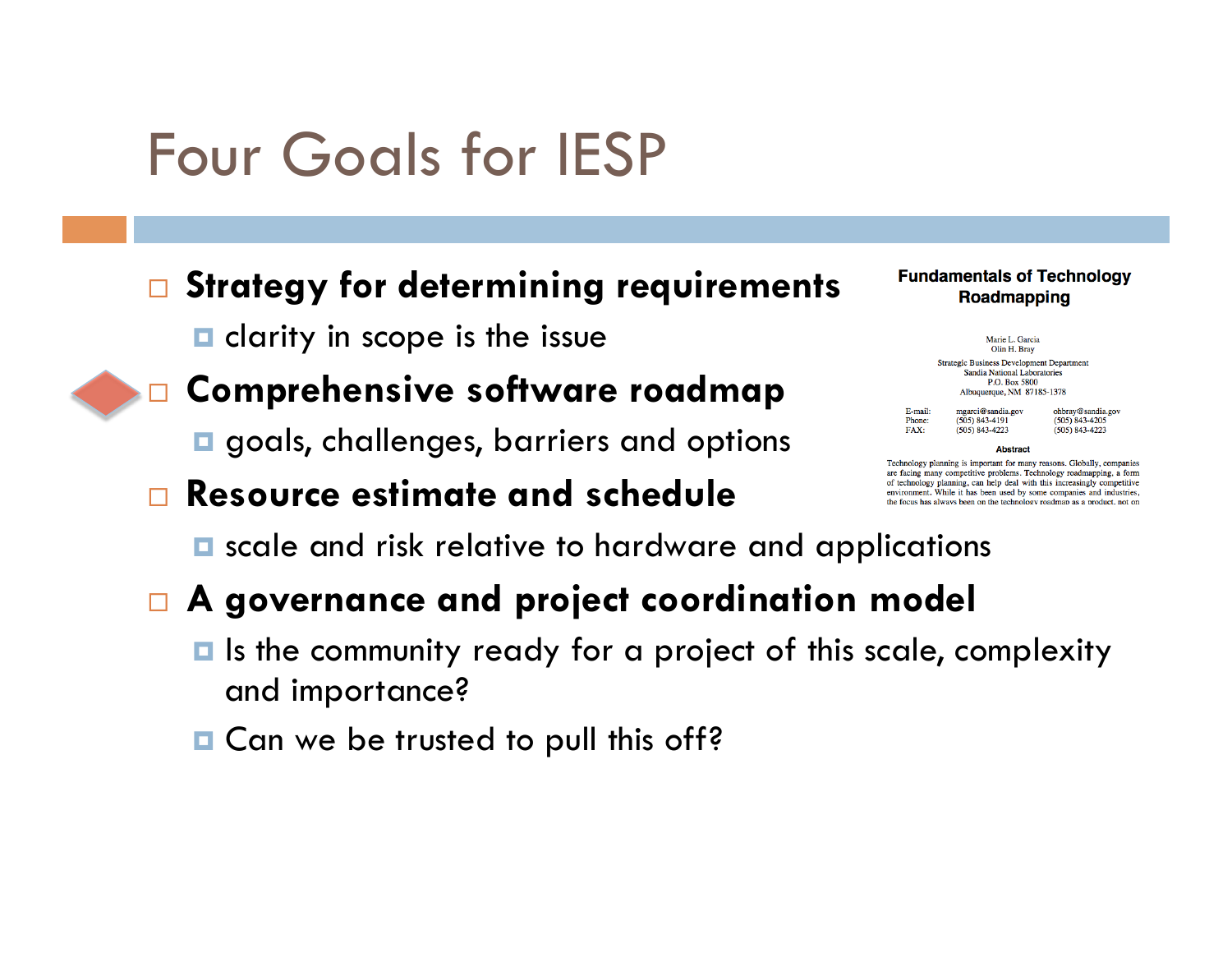# Goals for IESP

#### **Develop a comprehensive community software roadmap for Exascale systems**

- $\blacksquare$  Identify those software capabilities that will be needed for fully functional exascale systems, what are the barriers and how can we overcome them
- Determine which elements will occur naturally and which elements need R+D investment
- Determine those components that have solid starting points and which that need *ab initio* efforts
- Determine which components are suitable for an open community development model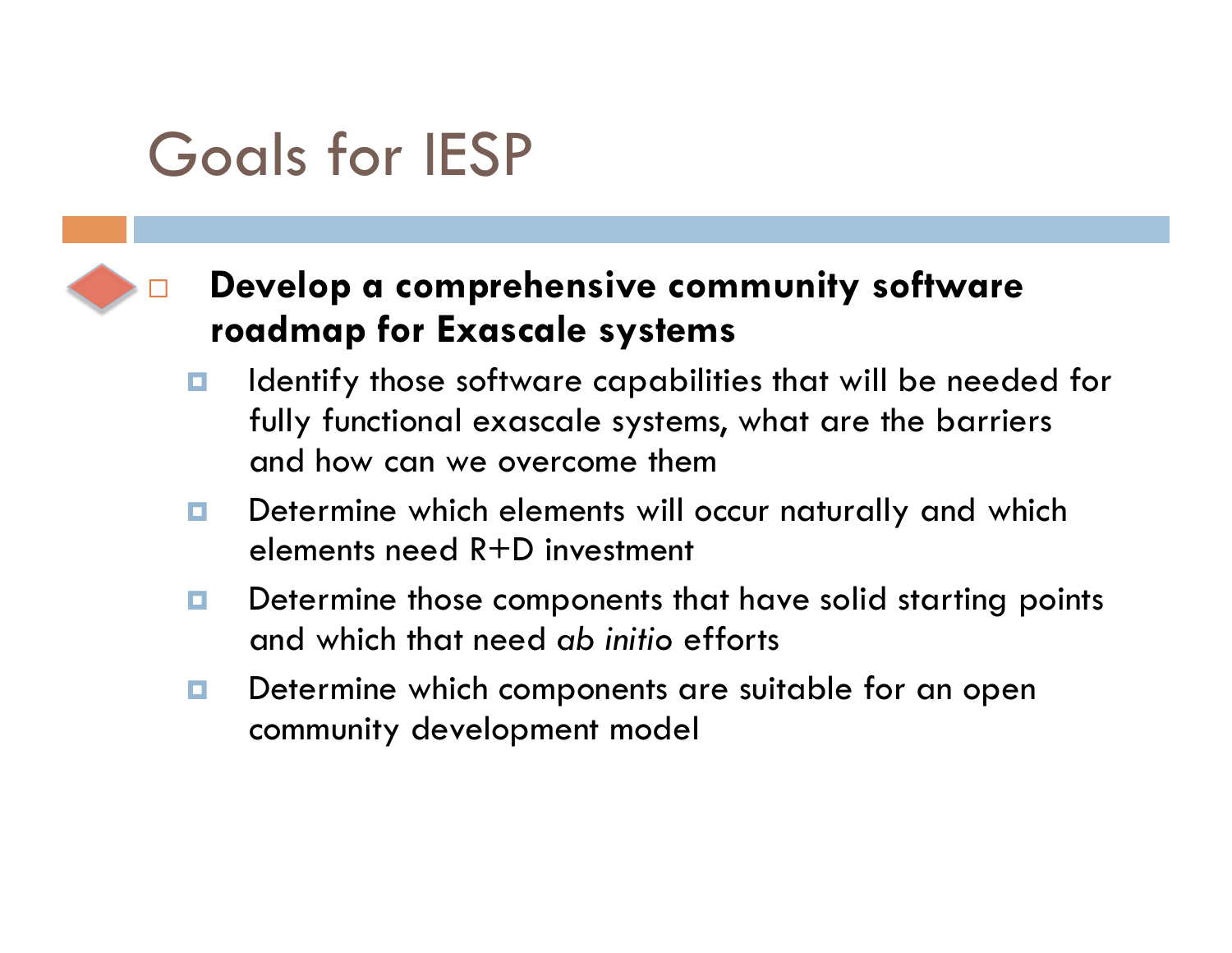# Goals for IESP

- **Develop an estimate of the resources required and timeline needed to develop the required software** 
	- $\blacksquare$  Need to put the software element of exascale in appropriate budget and schedule context
	- **n** Need to understand the risks (technical, schedule and organizational)



**E** Need to distinguish between the applications software efforts and the systems software



 The software timeline should be aligned with that of the hardware (and precede it where possible)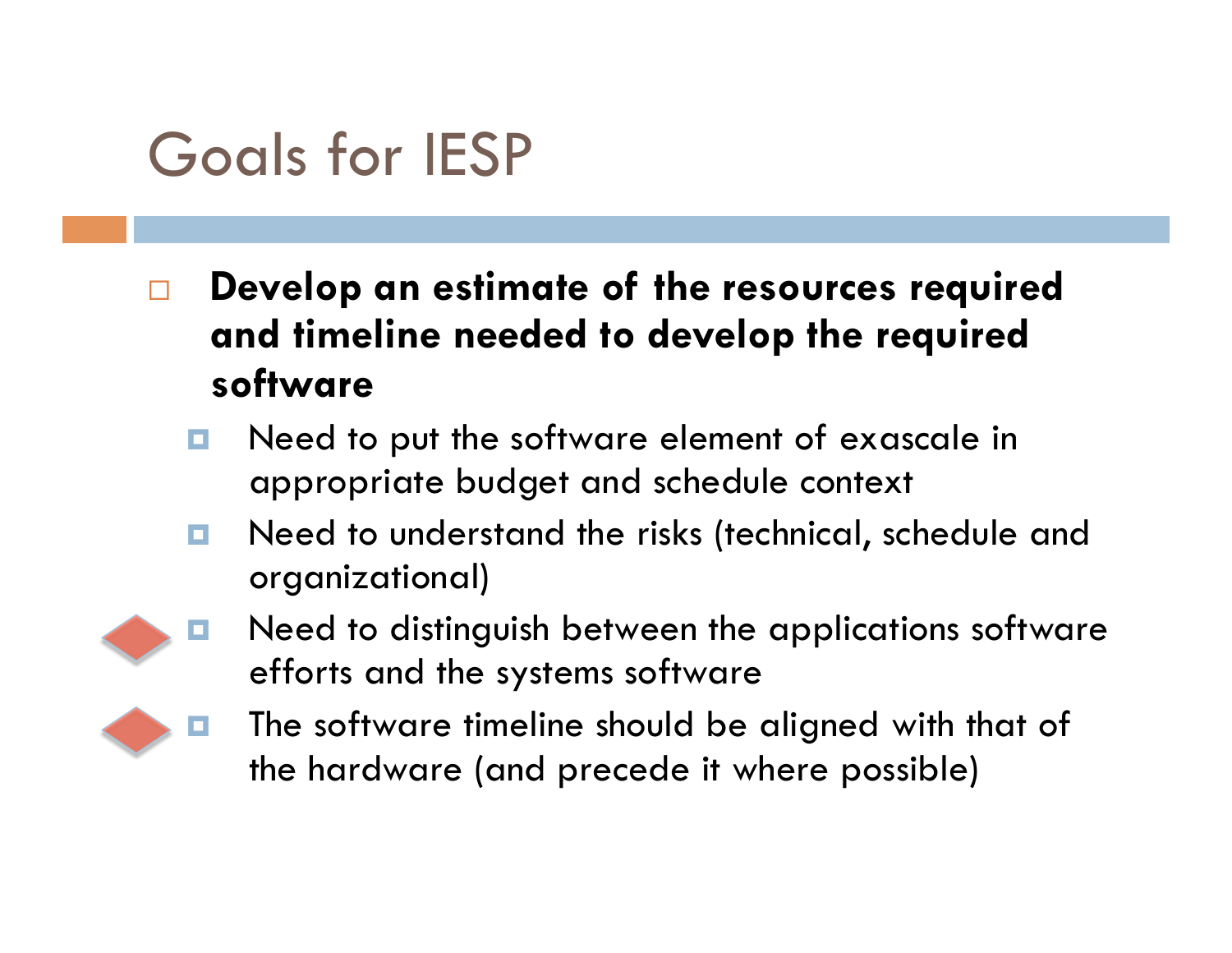#### **Priority Research Direction** (one for each component)

**Key challenges** 

**Summary of research direction** 

**Brief overview of the barriers and gaps What will you do to address the challenges?** 

**What capabilities will result?** 

**What new methods and components will be developed?** 

Potential impact on software component **Potential impact on usability, capability**, **and breadth of community** 

> **How will this impact the range of applications that may benefit from exascale systems?**

**What's the timescale in which that impact may be felt?**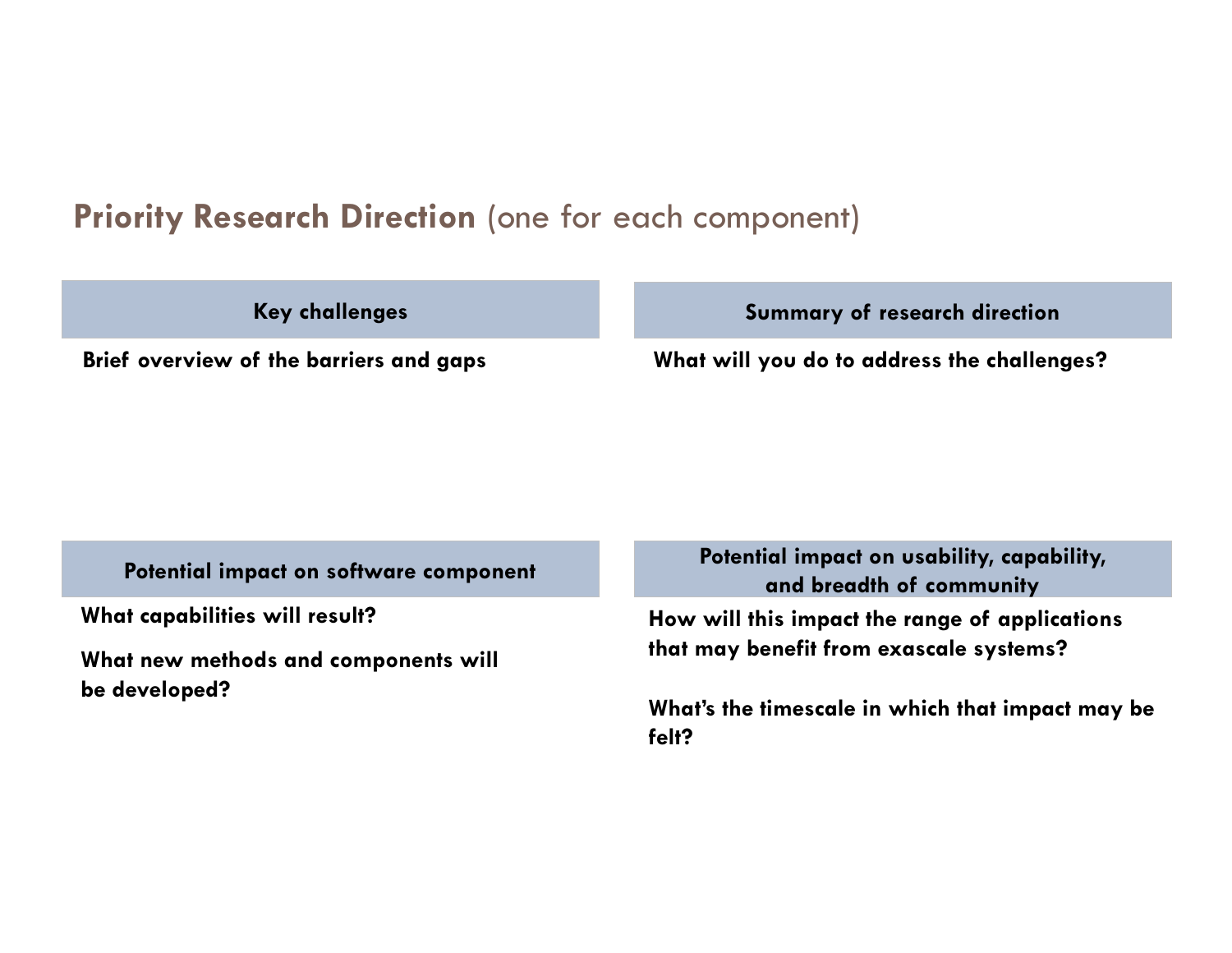4.x <component>

D Technology drivers

□ Alternative R&D strategies

Recommended research agenda

□ Cross-cutting considerations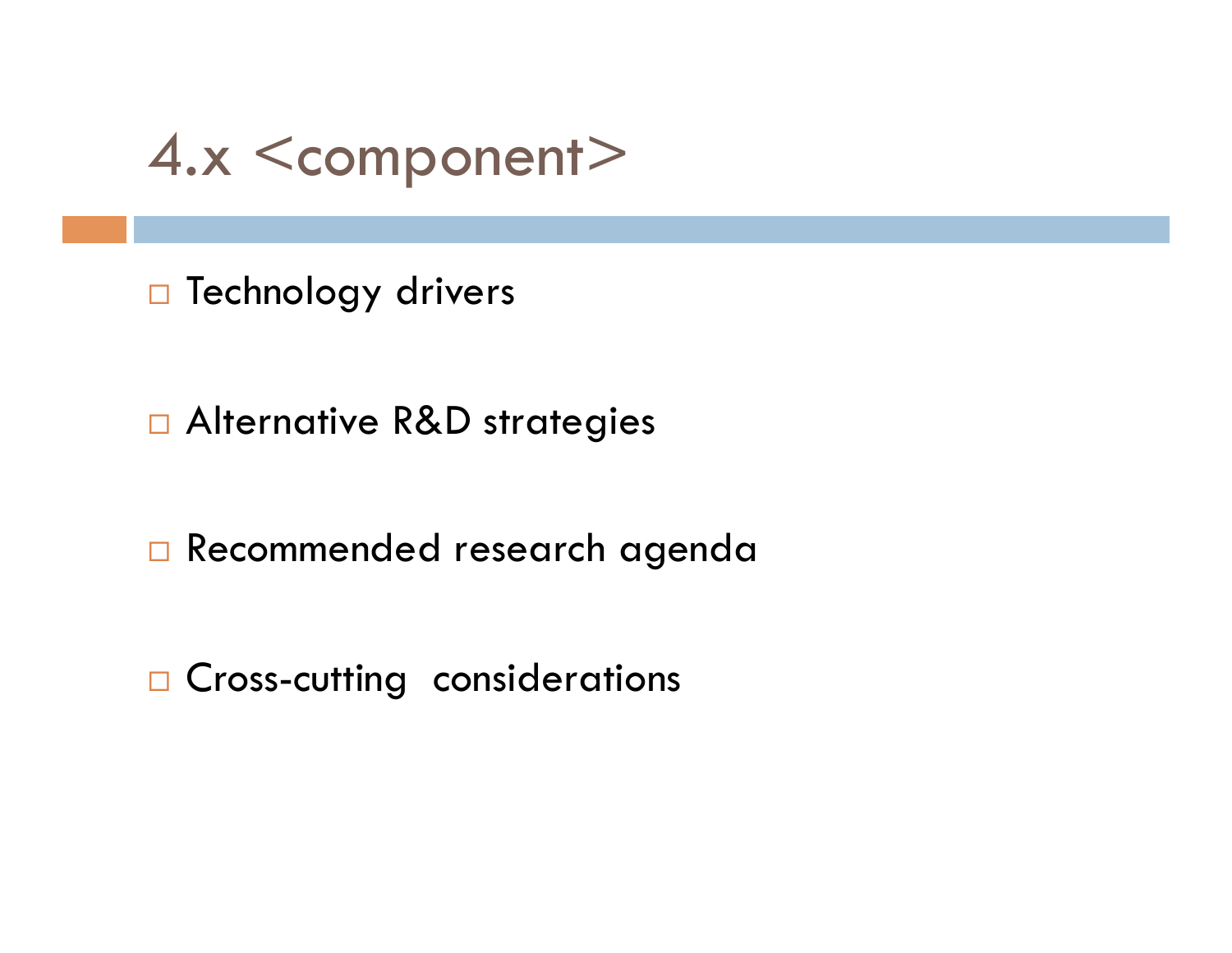# Roadmap Components

| 4.3.2 Application Support: Data Analysis and Visualization |
|------------------------------------------------------------|
| 4.3.3 Application Support: Scientific Data Management      |
|                                                            |
|                                                            |
|                                                            |
|                                                            |
|                                                            |
|                                                            |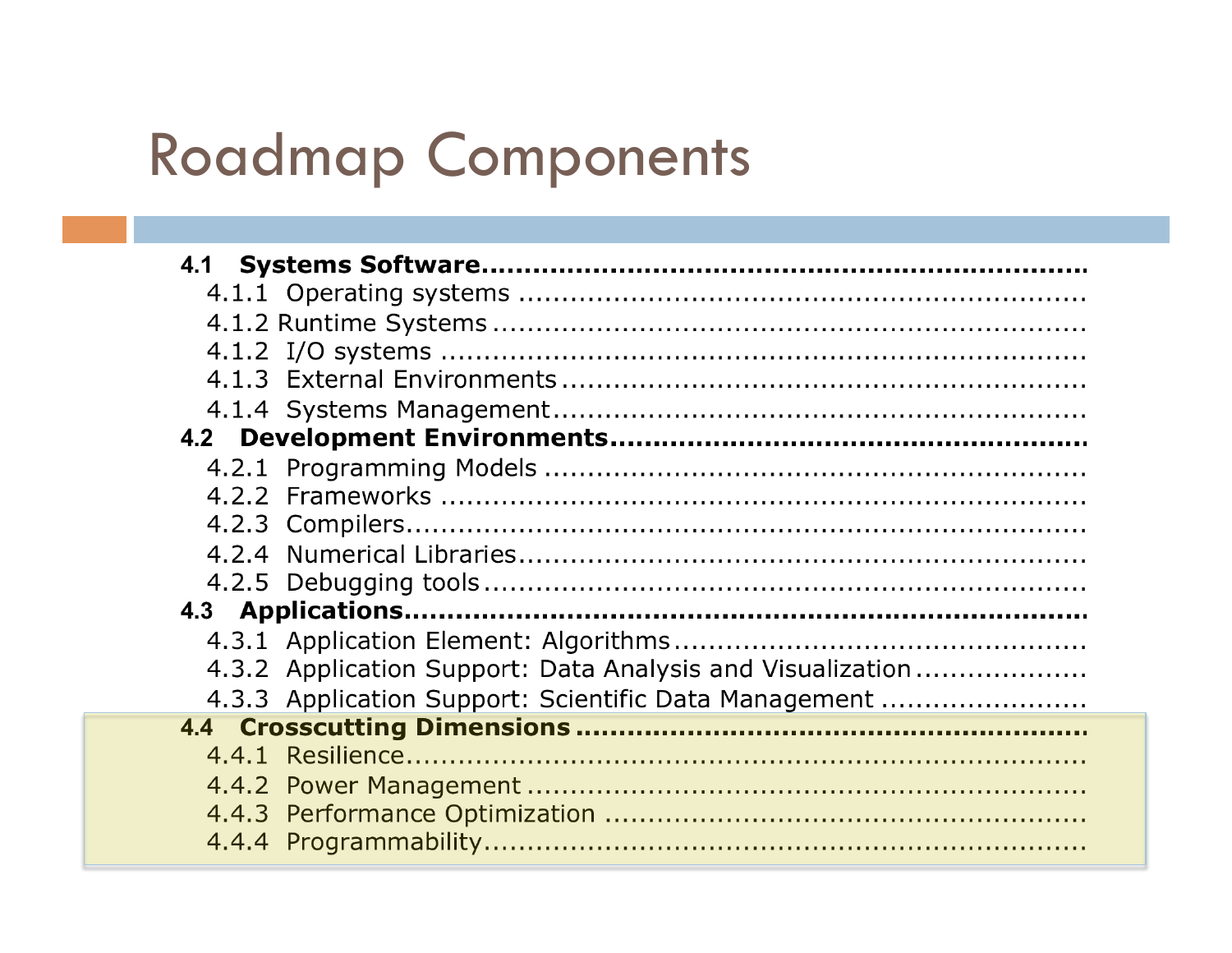# Co-Design Vehicles

#### • Requirements:

- Terascale today. Demonstrated need for exascale
- Can achieve significant scientific impact in an important area such as climate, eng., lifesci, materials, physics
- A realistic and productive development pathway to exascale can be mapped out over 10 years
- Community has demonstrated experience in algorithm, software and/or hardware developments and willing to engage in the exascale codesign process

| 5.1.2 Plasma Physics/Fusion Energy Sciences (FES)        |  |
|----------------------------------------------------------|--|
| 5.1.3 Notes on strategic development of IESP CDVs        |  |
| 5.2 Matrix of Applications and Software Components Needs |  |